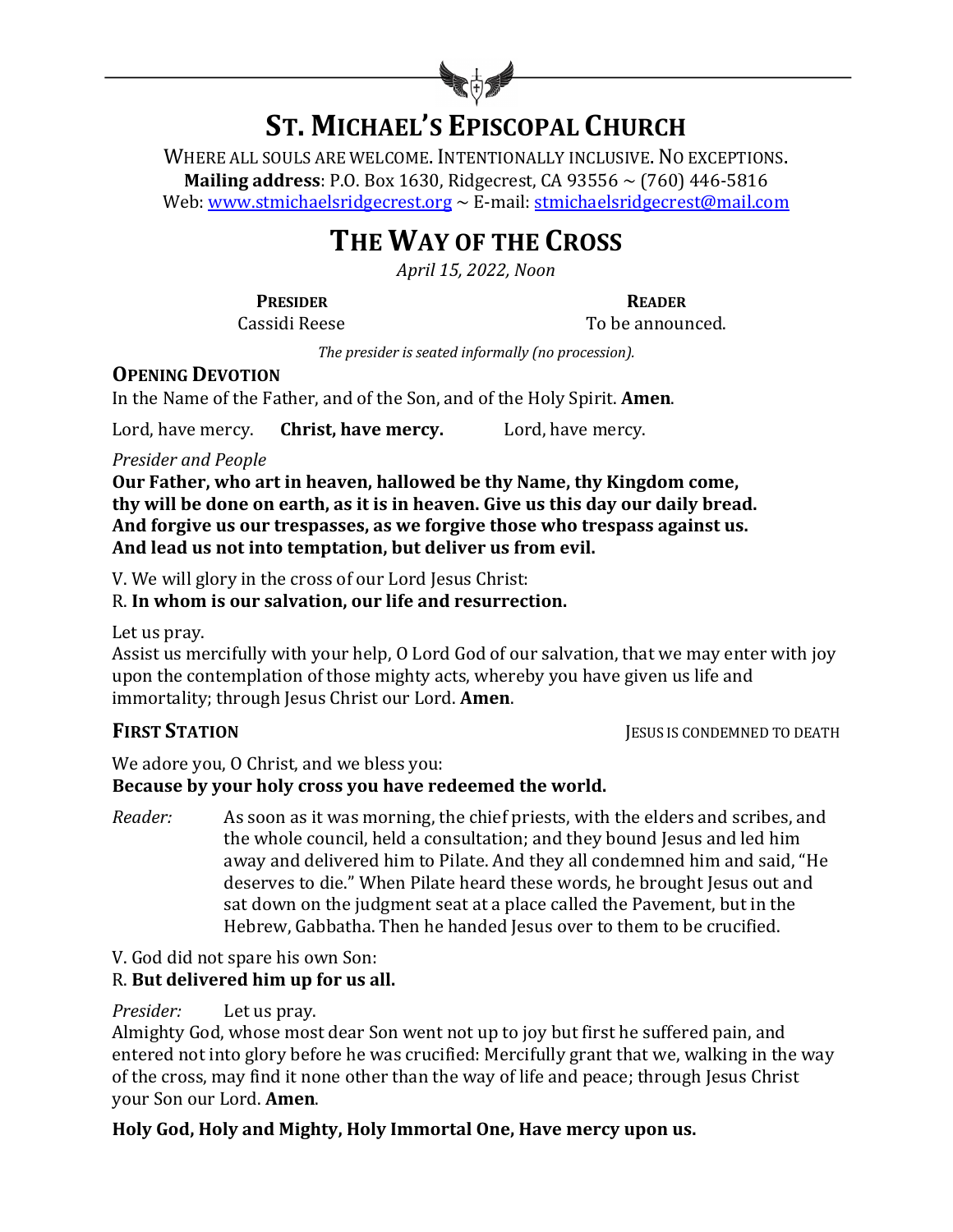

### Because by your holy cross you have redeemed the world.

*Reader:* Jesus went out, bearing his own cross, to the place called the place of a skull, which is called in Hebrew, Golgotha. Although he was a Son, he learned obedience through what he suffered. Like a lamb he was led to the slaughter; and like a sheep that before its shearers is mute, so he opened not his mouth. Worthy is the Lamb who was slain, to receive power and riches and wisdom and strength and honor and glory and blessing.

最中

V. The Lord has laid on him the iniquity of us all:

### R. For the transgression of my people was he stricken.

### *Presider:* Let us pray.

Almighty God, whose beloved Son willingly endured the agony and shame of the cross for our redemption: Give us courage to take up our cross and follow him; who lives and reigns for ever and ever. **Amen**.

### **Holy** God, **Holy and Mighty, Holy Immortal One,** Have mercy upon us.

**THIRD STATION JESUS FALLS THE FIRST TIME** 

We adore you, O Christ, and we bless you: Because by your holy cross you have redeemed the world.

*Reader:* Christ Jesus, though he was in the form of God, did not count equality with God a thing to be grasped; but emptied himself, taking the form of a servant, and was born in human likeness. And being found in human form he humbled himself and became obedient unto death, even death on a cross. Therefore God has highly exalted him, and bestowed on him the name which is above every name. Come, let us bow down, and bend the knee, and kneel before the Lord our Maker, for he is the Lord our God.

V. Surely he has borne our griefs:

## R. **And carried our sorrows.**

*Presider:* Let us pray.

O God, you know us to be set in the midst of so many and great dangers, that by reason of the frailty of our nature we cannot always stand upright: Grant us such strength and protection as may support us in all dangers, and carry us through all temptations; through Jesus Christ our Lord. **Amen.**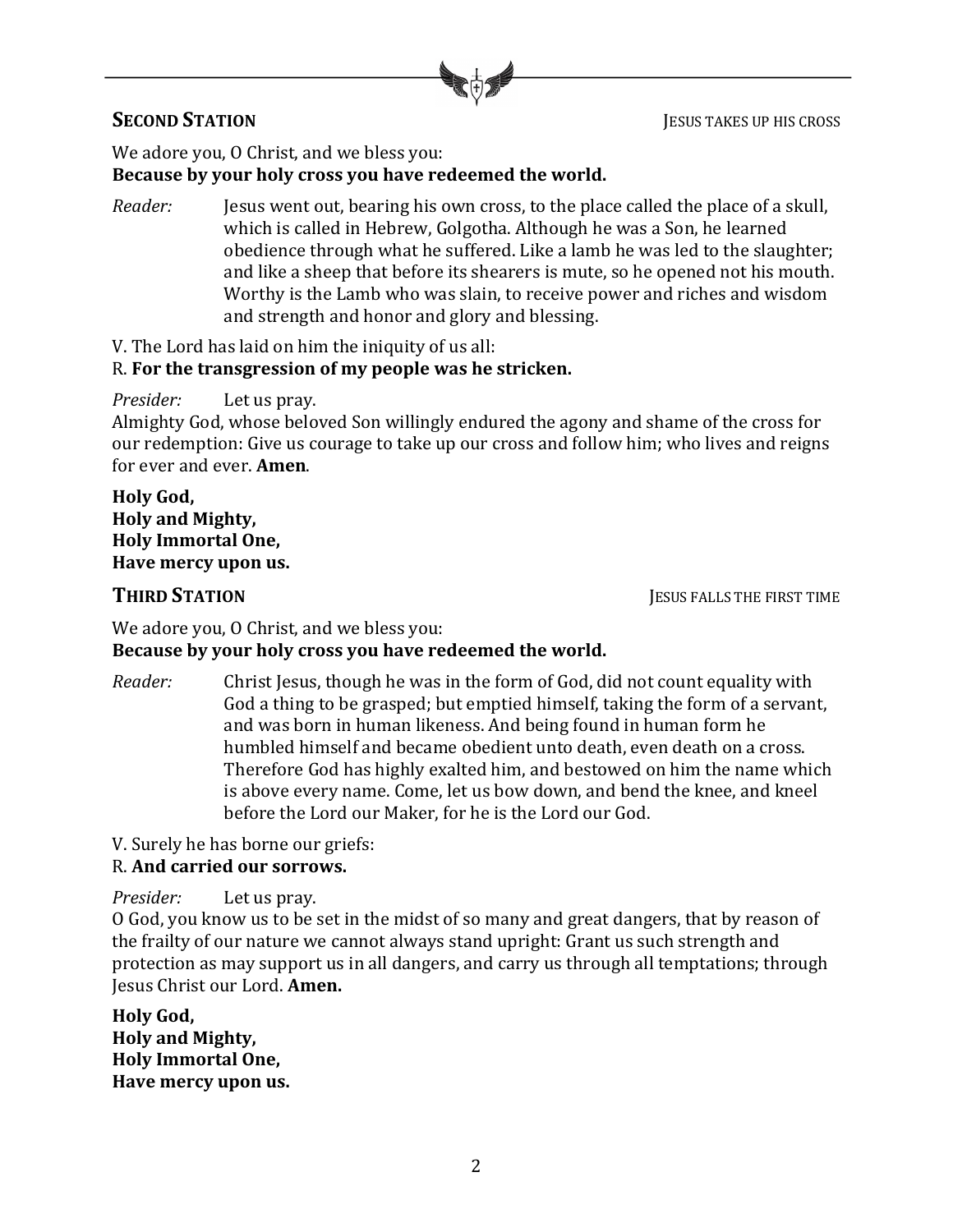

Because by your holy cross you have redeemed the world.

*Reader:* To what can I liken you, to what can I compare you, O daughter of Jerusalem? What likeness can I use to comfort you, O virgin daughter of Zion? For vast as the sea is your ruin. Blessed are those who mourn, for they shall be comforted. The Lord will be your everlasting light, and your days of mourning shall be ended.

V. A sword will pierce your own soul also:

### R. **And fill your heart with bitter pain.**

### *Presider:* Let us pray.

O God, who willed that in the passion of your Son a sword of grief should pierce the soul of the Blessed Virgin Mary his mother: Mercifully grant that your Church, having shared with her in his passion, may be made worthy to share in the joys of his resurrection; who lives and reigns for ever and ever. **Amen**.

### **Holy** God, **Holy and Mighty, Holy Immortal One,** Have mercy upon us.

**FIFTH STATION** THE CROSS IS LAID ON SIMON OF CYRENE

We adore you, O Christ, and we bless you: Because by your holy cross you have redeemed the world.

*Reader:* As they led Jesus away, they came upon a man of Cyrene, Simon by name, who was coming in from the country, and laid on him the cross to carry it behind Jesus. "If anyone would come after me, let him deny himself and take up his cross and follow me. Take my yoke upon you, and learn from me; for my yoke is easy, and my burden is light."

V. Whoever does not bear his own cross and come after me:

### R. **Cannot be my disciple.**

### *Presider:* Let us pray.

Heavenly Father, whose blessed Son came not to be served but to serve: Bless all who, following in his steps, give themselves to the service of others; that with wisdom, patience, and courage, they may minister in his Name to the suffering, the friendless, and the needy; for the love of him who laid down his life for us, your Son our Savior Jesus Christ. Amen.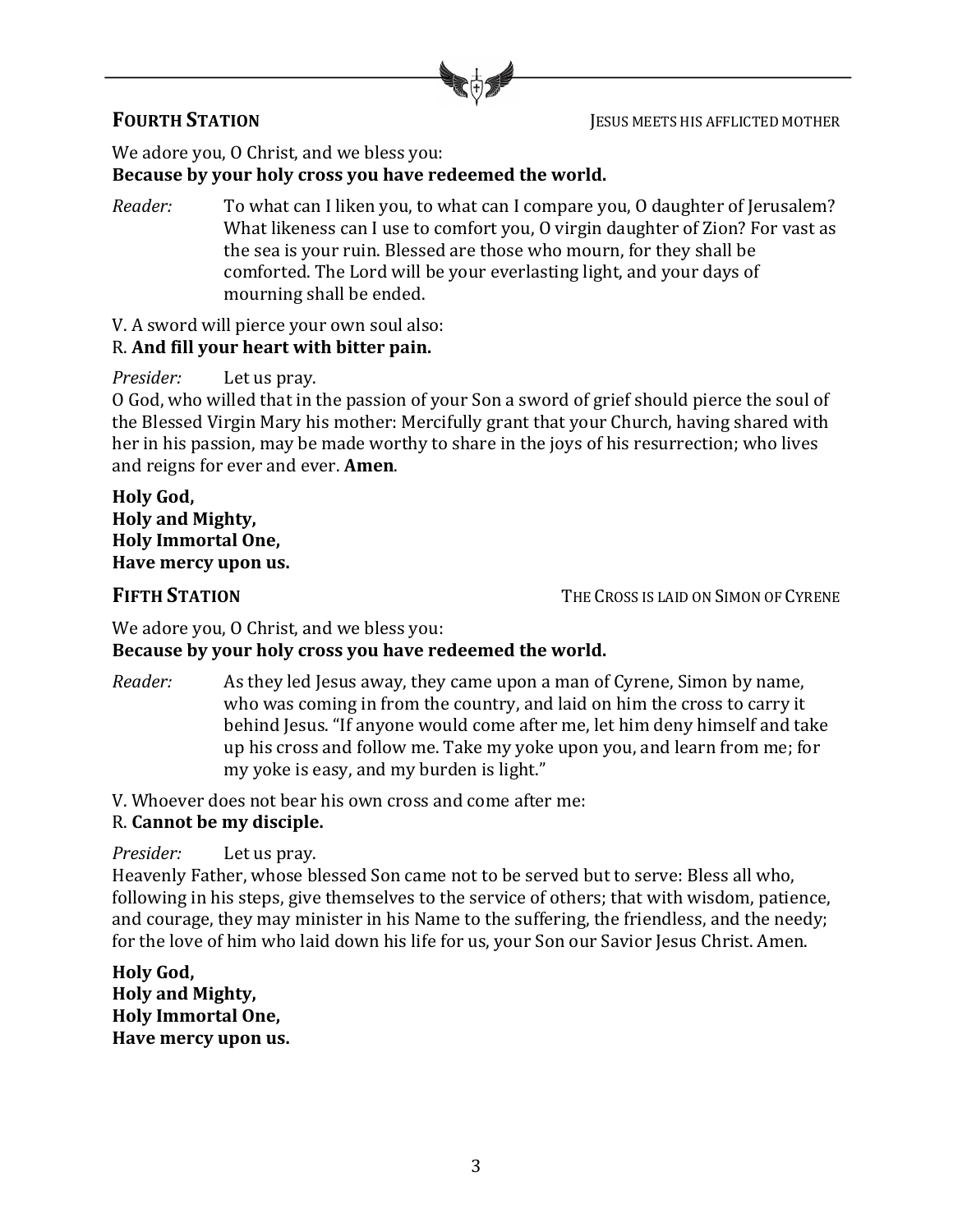

### Because by your holy cross you have redeemed the world.

*Reader:* We have seen him without beauty or majesty, with no looks to attract our eyes. He was despised and rejected by men; a man of sorrows, and acquainted with grief; and as one from whom men hide their faces, he was despised, and we esteemed him not. His appearance was so marred, beyond human semblance, and his form beyond that of the children of men. But he was wounded for our transgressions, he was bruised for our iniquities; upon him was the chastisement that made us whole, and with his stripes we are healed.

最中

V. Restore us, O Lord God of hosts:

# R. Show the light of your countenance, and we shall be saved.

### *Presider:* Let us pray.

O God, who before the passion of your only-begotten Son revealed his glory upon the holy mountain: Grant to us that we, beholding by faith the light of his countenance, may be strengthened to bear our cross, and be changed into his likeness from glory to glory; through Jesus Christ our Lord. **Amen.** 

### **Holy** God, **Holy and Mighty, Holy Immortal One,** Have mercy upon us.

**SEVENTH STATION JESUS FALLS A SECOND TIME** 

We adore you, O Christ, and we bless you: Because by your holy cross you have redeemed the world.

*Reader:* Surely he has borne our griefs and carried our sorrows. All we like sheep have gone astray; we have turned every one to his own way; and the Lord has laid on him the iniquity of us all. He was oppressed, and he was afflicted, yet he opened not his mouth. For the transgression of my people was he stricken.

V. But as for me, I am a worm and no man:

# R. Scorned by all and despised by the people.

### *Presider:* Let us pray.

Almighty and everliving God, in your tender love for the human race you sent your Son our Savior Jesus Christ to take upon him our nature, and to suffer death upon the cross, giving us the example of his great humility: Mercifully grant that we may walk in the way of his suffering, and also share in his resurrection; who lives and reigns for ever and ever. **Amen**.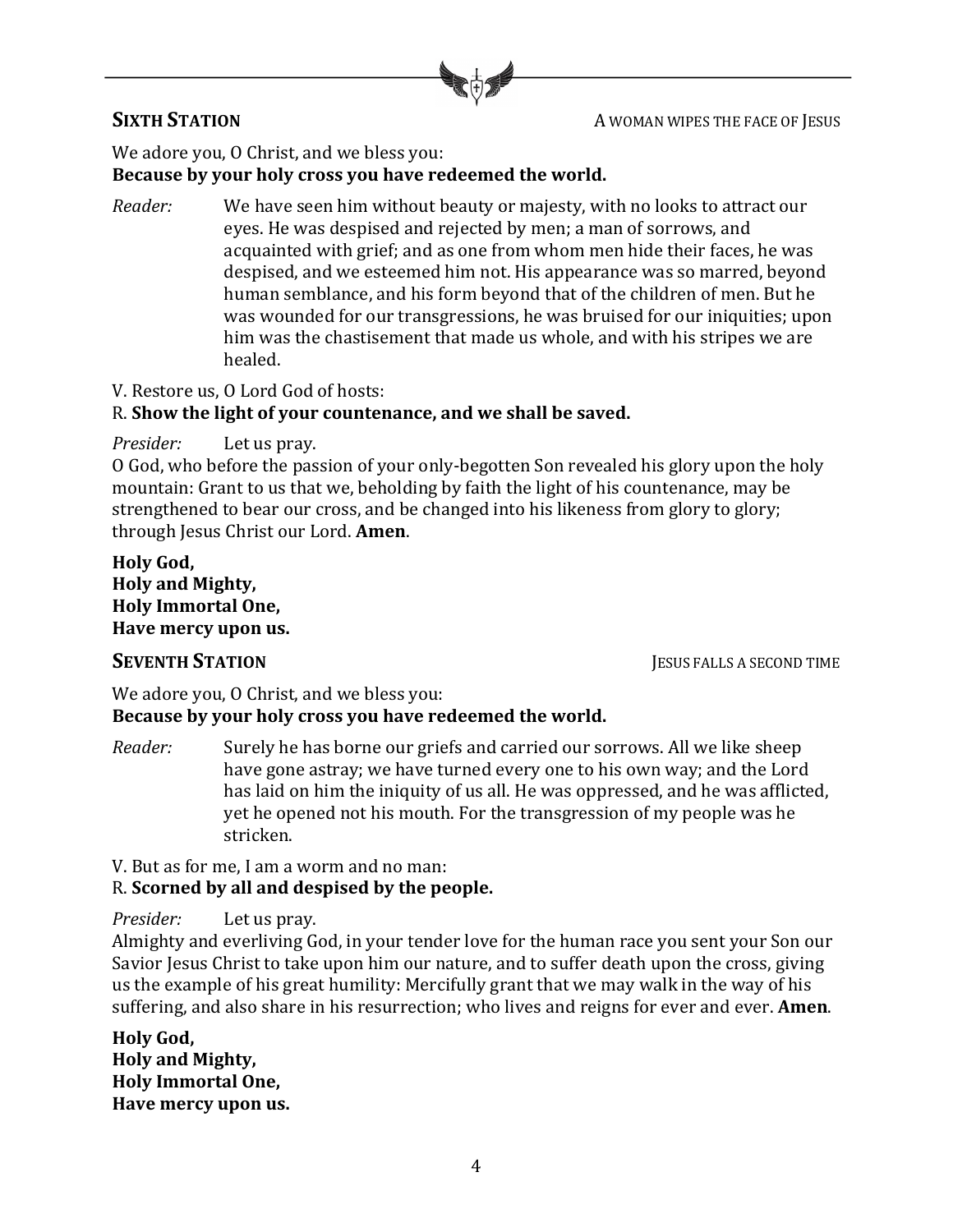

## Because by your holy cross you have redeemed the world.

*Reader:* There followed after Jesus a great multitude of the people, and among them were women who bewailed and lamented him. But Jesus turning to them said, "Daughters of Jerusalem, do not weep for me, but weep for yourselves and for your children."

V. Those who sowed with tears:

# R. Will reap with songs of joy.

*Presider:* Let us pray.

Teach your Church, O Lord, to mourn the sins of which it is guilty, and to repent and forsake them; that, by your pardoning grace, the results of our iniquities may not be visited upon our children and our children's children; through Jesus Christ our Lord. **Amen**.

**Holy** God, **Holy and Mighty, Holy Immortal One,** Have mercy upon us.

**NINTH STATION JESUS FALLS A THIRD TIME** 

We adore you, O Christ, and we bless you:

# Because by your holy cross you have redeemed the world.

*Reader:* I am the man who has seen affliction under the rod of his wrath; he has driven and brought me into darkness without any light. He has besieged me and enveloped me with bitterness and tribulation; he has made me dwell in darkness like the dead of long ago. Though I call and cry for help, he shuts out my prayer. He has made my teeth grind on gravel, and made me cower in ashes. "Remember, O Lord, my affliction and bitterness, the wormwood and the gall!"

V. He was led like a lamb to the slaughter:

# R. And like a sheep that before its shearers is mute, so he opened not his mouth.

# *Presider:* Let us pray.

O God, by the passion of your blessed Son you made an instrument of shameful death to be for us the means of life: Grant us so to glory in the cross of Christ, that we may gladly suffer shame and loss for the sake of your Son our Savior Jesus Christ. **Amen**.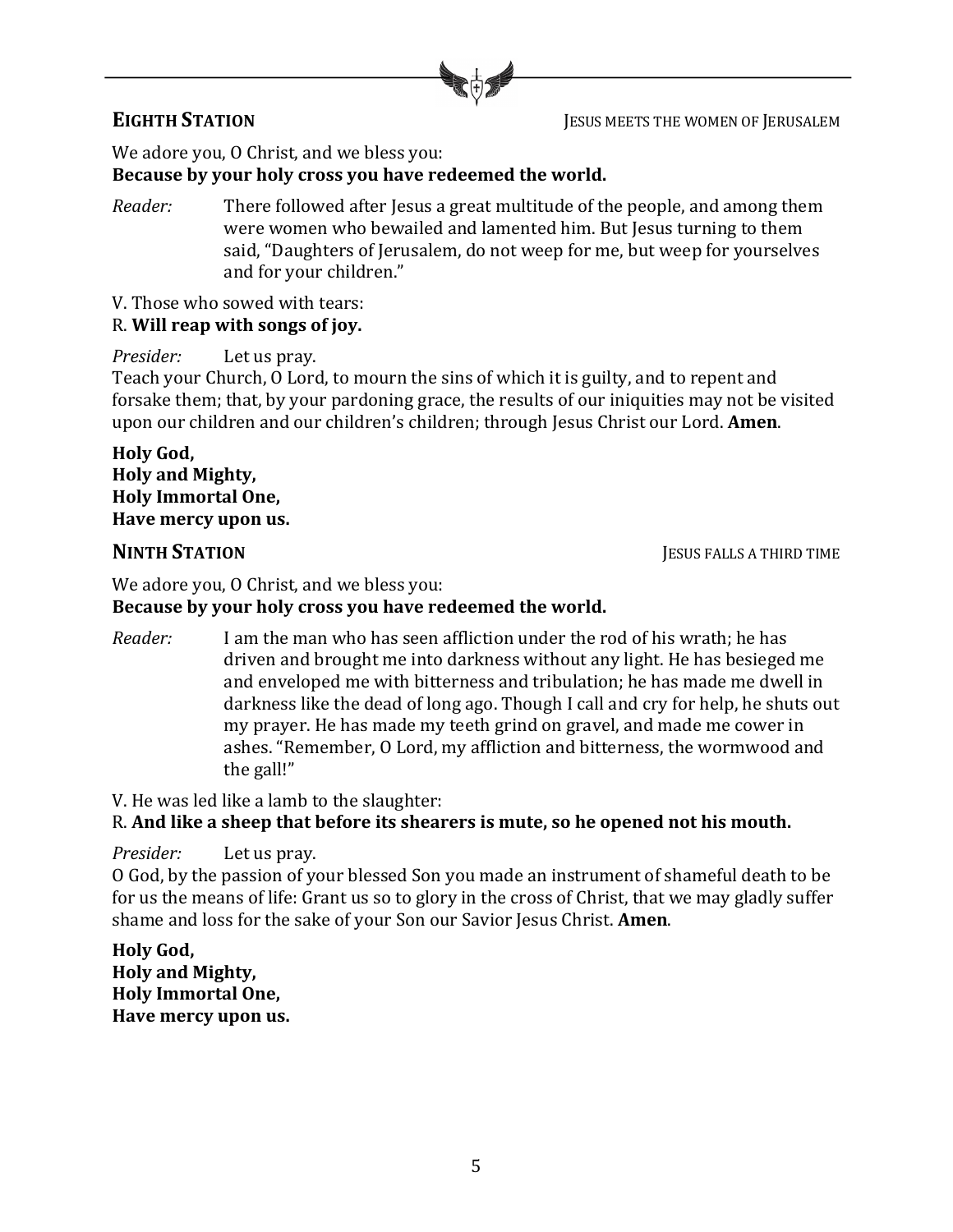

### Because by your holy cross you have redeemed the world.

*Reader:* When they came to a place called Golgotha (which means the place of a skull), they offered him wine to drink, mingled with gall; but when he tasted it, he would not drink it. And they divided his garments among them by casting lots. This was to fulfill the scripture which says, "They divided my garments among them; they cast lots for my clothing."

V. They gave me gall to eat:

# R. And when I was thirsty they gave me vinegar to drink.

*Presider:* Let us pray.

Lord God, whose blessed Son our Savior gave his body to be whipped and his face to be spit upon: Give us grace to accept joyfully the sufferings of the present time, confident of the glory that shall be revealed; through Jesus Christ our Lord. Amen.

| Holy God,               |
|-------------------------|
| <b>Holy and Mighty,</b> |
| Holy Immortal One,      |
| Have mercy upon us.     |

**ELEVENTH STATION JESUS** IS NAILED TO THE CROSS

We adore you, O Christ, and we bless you: Because by your holy cross you have redeemed the world.

*Reader:* When they came to the place which is called The Skull, there they crucified him; and with him they crucified two criminals, one on the right, the other on the left, and Jesus between them. And the scripture was fulfilled which says, "He was numbered with the transgressors."

> V. They pierce my hands and my feet: R. They stare and gloat over me.

*Presider:* Let us pray.

Lord Jesus Christ, you stretched out your arms of love on the hard wood of the cross that everyone might come within the reach of your saving embrace: So clothe us in your Spirit that we, reaching forth our hands in love, may bring those who do not know you to the knowledge and love of you; for the honor of your Name. **Amen**.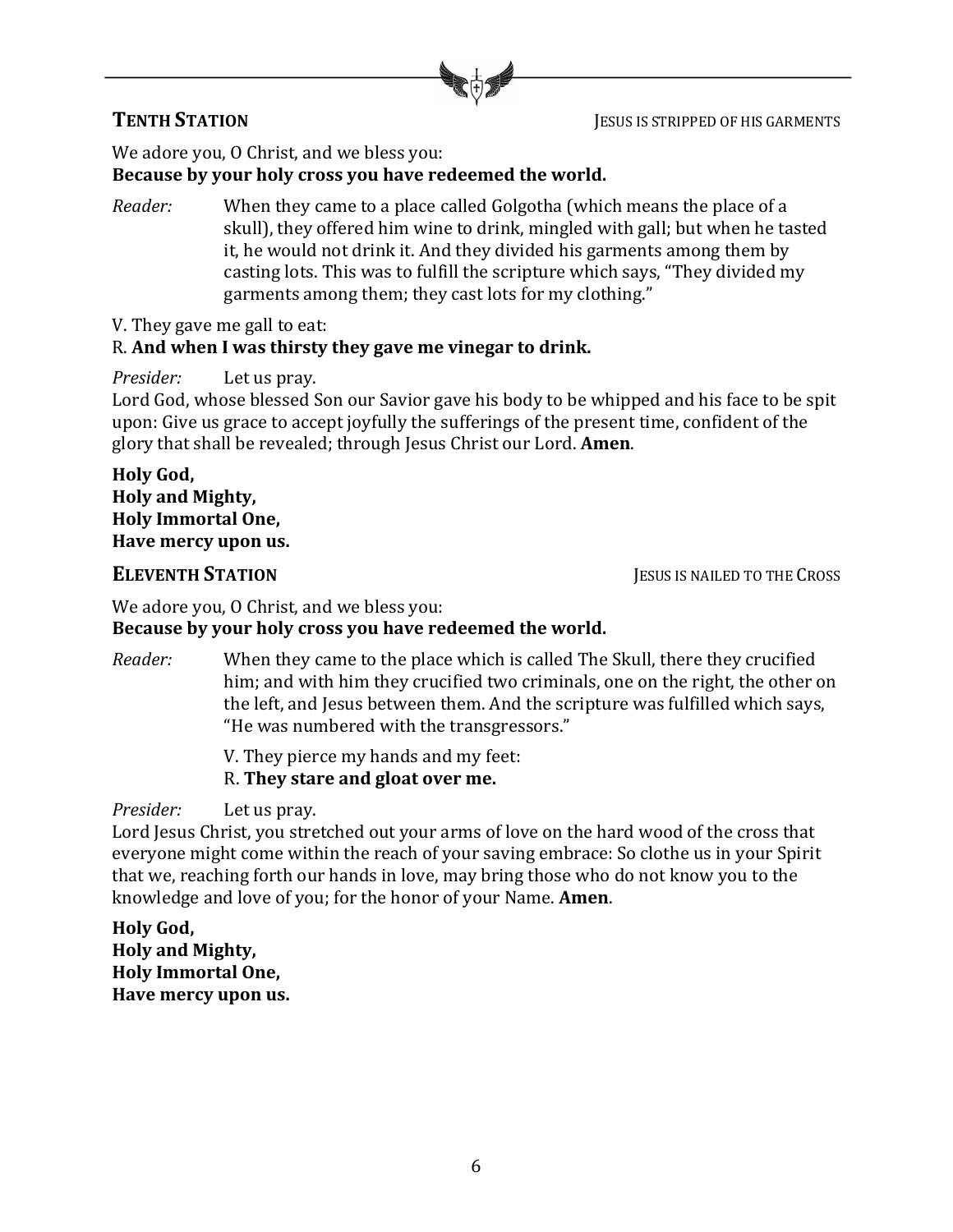

**TWELFTH STATION JESUS DIES ON THE CROSS** 

We adore you, O Christ, and we bless you:

# Because by your holy cross you have redeemed the world.

*Reader:* When Jesus saw his mother, and the disciple whom he loved standing near, he said to his mother, "Woman, behold your son!" Then he said to the disciple, "Behold your mother!" And when Jesus had received the vinegar, he said, "It is finished!" And then, crying with a loud voice, he said, "Father, into your hands I commend my spirit." And he bowed his head, and handed over his spirit.

V. Christ for us became obedient unto death:

### R. **Even death on a cross.**

*Presider:* Let us pray.

O God, who for our redemption gave your only-begotten Son to the death of the cross, and by his glorious resurrection delivered us from the power of our enemy: Grant us so to die daily to sin, that we may evermore live with him in the joy of his resurrection; who lives and reigns now and for ever. **Amen**.

### **Holy** God, **Holy and Mighty, Holy Immortal One,** Have mercy upon us.

**THIRTEENTH STATION** THE BODY OF JESUS IS PLACED IN THE ARMS OF HIS MOTHER

We adore you, O Christ, and we bless you:

# Because by your holy cross you have redeemed the world.

*Reader:* All you who pass by, behold and see if there is any sorrow like my sorrow. My eyes are spent with weeping; my soul is in tumult; my heart is poured out in grief because of the downfall of my people. "Do not call me Naomi (which means Pleasant), call me Mara (which means Bitter); for the Almighty has dealt very bitterly with me."

V. Her tears run down her cheeks:

# R. And she has none to comfort her.

*Presider:* Let us pray.

Lord Jesus Christ, by your death you took away the sting of death: Grant to us your servants so to follow in faith where you have led the way, that we may at length fall asleep peacefully in you and wake up in your likeness; for your tender mercies' sake. Amen.